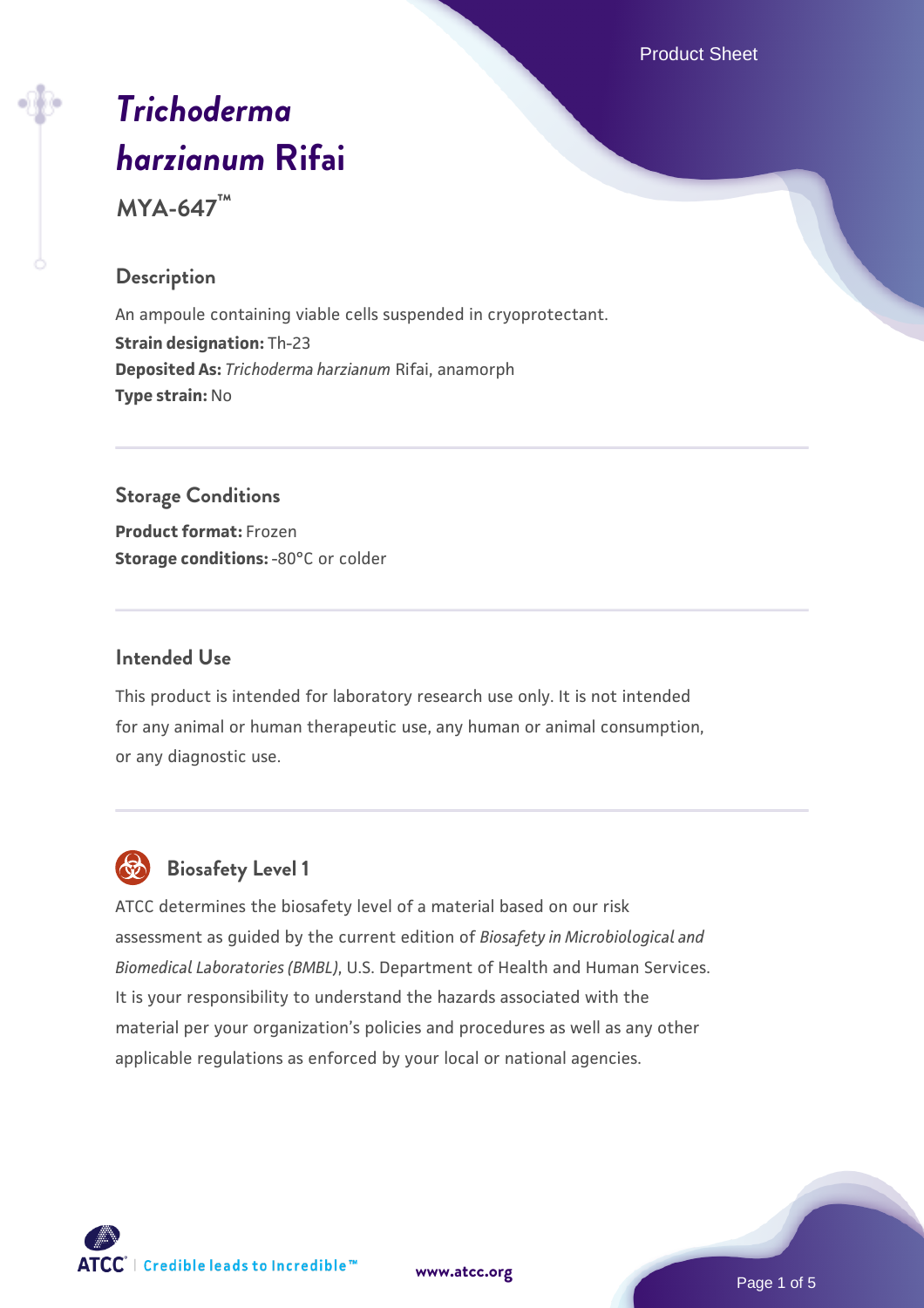#### **[Trichoderma harzianum](https://www.atcc.org/products/mya-647) [Rifai](https://www.atcc.org/products/mya-647)** Product Sheet **MYA-647**

ATCC highly recommends that appropriate personal protective equipment is always used when handling vials. For cultures that require storage in liquid nitrogen, it is important to note that some vials may leak when submersed in liquid nitrogen and will slowly fill with liquid nitrogen. Upon thawing, the conversion of the liquid nitrogen back to its gas phase may result in the vial exploding or blowing off its cap with dangerous force creating flying debris. Unless necessary, ATCC recommends that these cultures be stored in the vapor phase of liquid nitrogen rather than submersed in liquid nitrogen.

# **Certificate of Analysis**

For batch-specific test results, refer to the applicable certificate of analysis that can be found at www.atcc.org.

# **Growth Conditions**

**Medium:**  [ATCC Medium 323: Malt agar medium](https://www.atcc.org/-/media/product-assets/documents/microbial-media-formulations/3/2/3/atcc-medium-323.pdf?rev=58d6457ee20149d7a1c844947569ef92) **Temperature:** 25°C

# **Handling Procedures**

**Frozen ampoules** packed in dry ice should either be thawed immediately or stored in liquid nitrogen. If liquid nitrogen storage facilities are not available, frozen ampoules may be stored at or below -70°C for approximately one week. **Do not under any circumstance store frozen ampoules at refrigerator freezer temperatures (generally -20°C)**. Storage of frozen material at this temperature will result in the death of the culture.

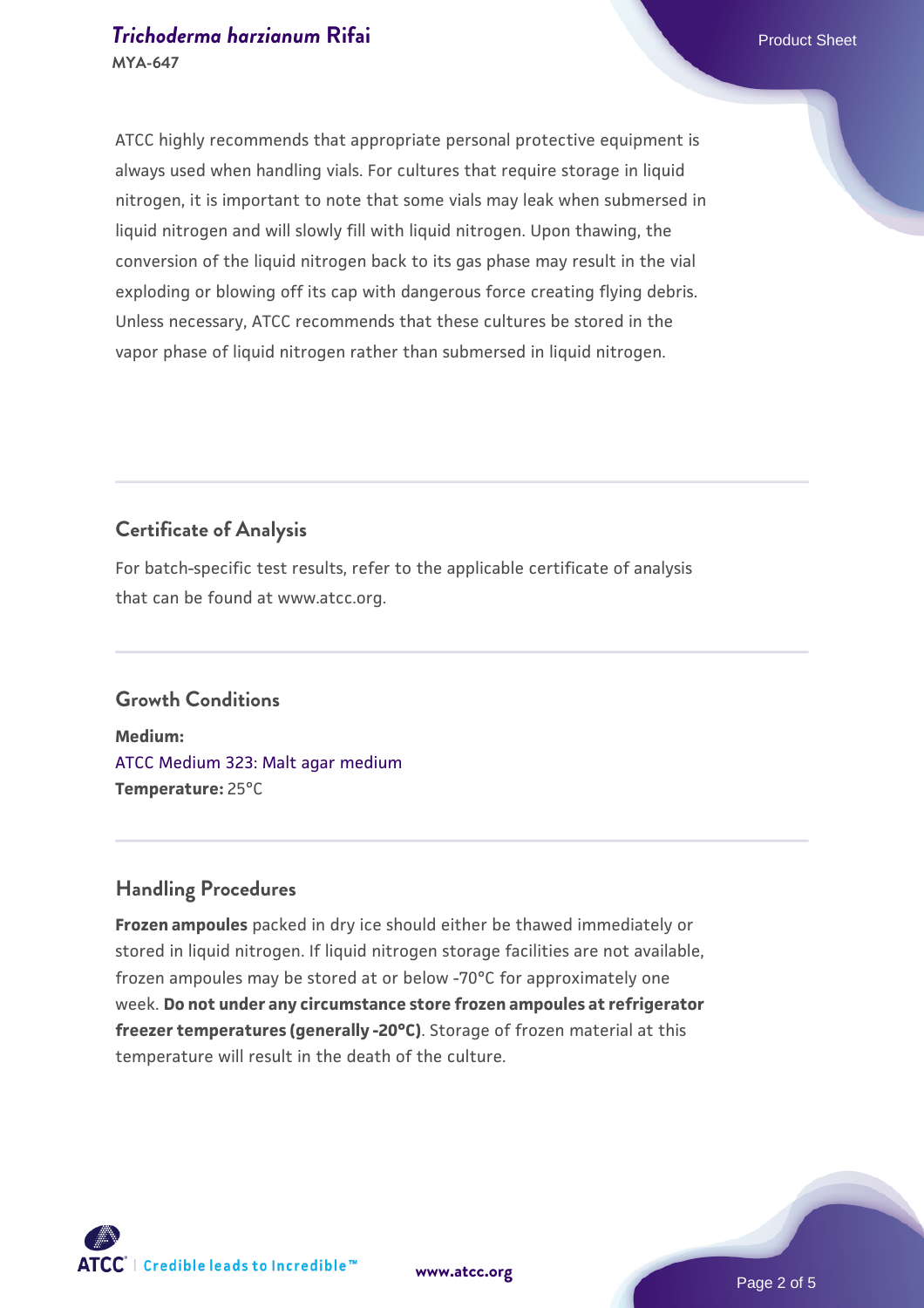# **[Trichoderma harzianum](https://www.atcc.org/products/mya-647) [Rifai](https://www.atcc.org/products/mya-647)** Product Sheet

**MYA-647**

- 1. To thaw a frozen ampoule, place in a **25°C to 30°C** water bath, until just thawed **(approximately 5 minutes)**. Immerse the ampoule just sufficient to cover the frozen material. Do not agitate the ampoule.
- 2. Immediately after thawing, wipe down ampoule with 70% ethanol and aseptically transfer at least 50 µL (or 2-3 agar cubes) of the content onto a plate or broth with medium recommended.
- 3. Incubate the inoculum/strain at the temperature and conditions recommended.
- 4. Inspect for growth of the inoculum/strain regularly for up to 4 weeks. The time necessary for significant growth will vary from strain to strain.

#### **Notes**

Additional information on this culture is available on the ATCC web site at www.atcc.org.

# **Material Citation**

If use of this material results in a scientific publication, please cite the material in the following manner: *Trichoderma harzianum* Rifai (ATCC MYA-647)

# **References**

References and other information relating to this material are available at www.atcc.org.

#### **Warranty**

The product is provided 'AS IS' and the viability of ATCC<sup>®</sup> products is warranted for 30 days from the date of shipment, provided that the customer has stored and handled the product according to the information

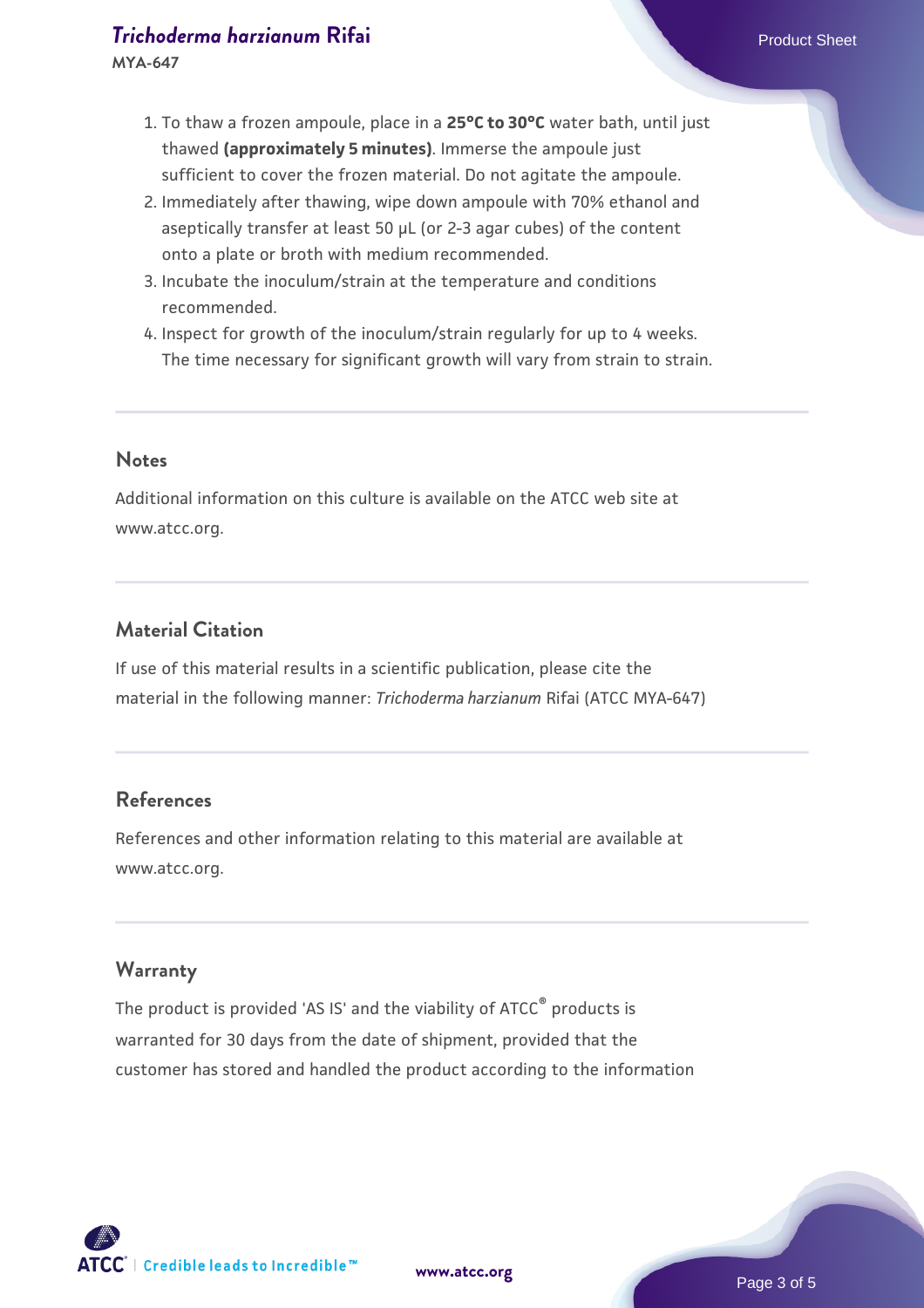#### **[Trichoderma harzianum](https://www.atcc.org/products/mya-647) [Rifai](https://www.atcc.org/products/mya-647)** Product Sheet **MYA-647**

included on the product information sheet, website, and Certificate of Analysis. For living cultures, ATCC lists the media formulation and reagents that have been found to be effective for the product. While other unspecified media and reagents may also produce satisfactory results, a change in the ATCC and/or depositor-recommended protocols may affect the recovery, growth, and/or function of the product. If an alternative medium formulation or reagent is used, the ATCC warranty for viability is no longer valid. Except as expressly set forth herein, no other warranties of any kind are provided, express or implied, including, but not limited to, any implied warranties of merchantability, fitness for a particular purpose, manufacture according to cGMP standards, typicality, safety, accuracy, and/or noninfringement.

#### **Disclaimers**

This product is intended for laboratory research use only. It is not intended for any animal or human therapeutic use, any human or animal consumption, or any diagnostic use. Any proposed commercial use is prohibited without a license from ATCC.

While ATCC uses reasonable efforts to include accurate and up-to-date information on this product sheet, ATCC makes no warranties or representations as to its accuracy. Citations from scientific literature and patents are provided for informational purposes only. ATCC does not warrant that such information has been confirmed to be accurate or complete and the customer bears the sole responsibility of confirming the accuracy and completeness of any such information.

This product is sent on the condition that the customer is responsible for and assumes all risk and responsibility in connection with the receipt, handling, storage, disposal, and use of the ATCC product including without limitation taking all appropriate safety and handling precautions to minimize health or environmental risk. As a condition of receiving the material, the customer agrees that any activity undertaken with the ATCC product and any progeny or modifications will be conducted in compliance with all applicable laws,